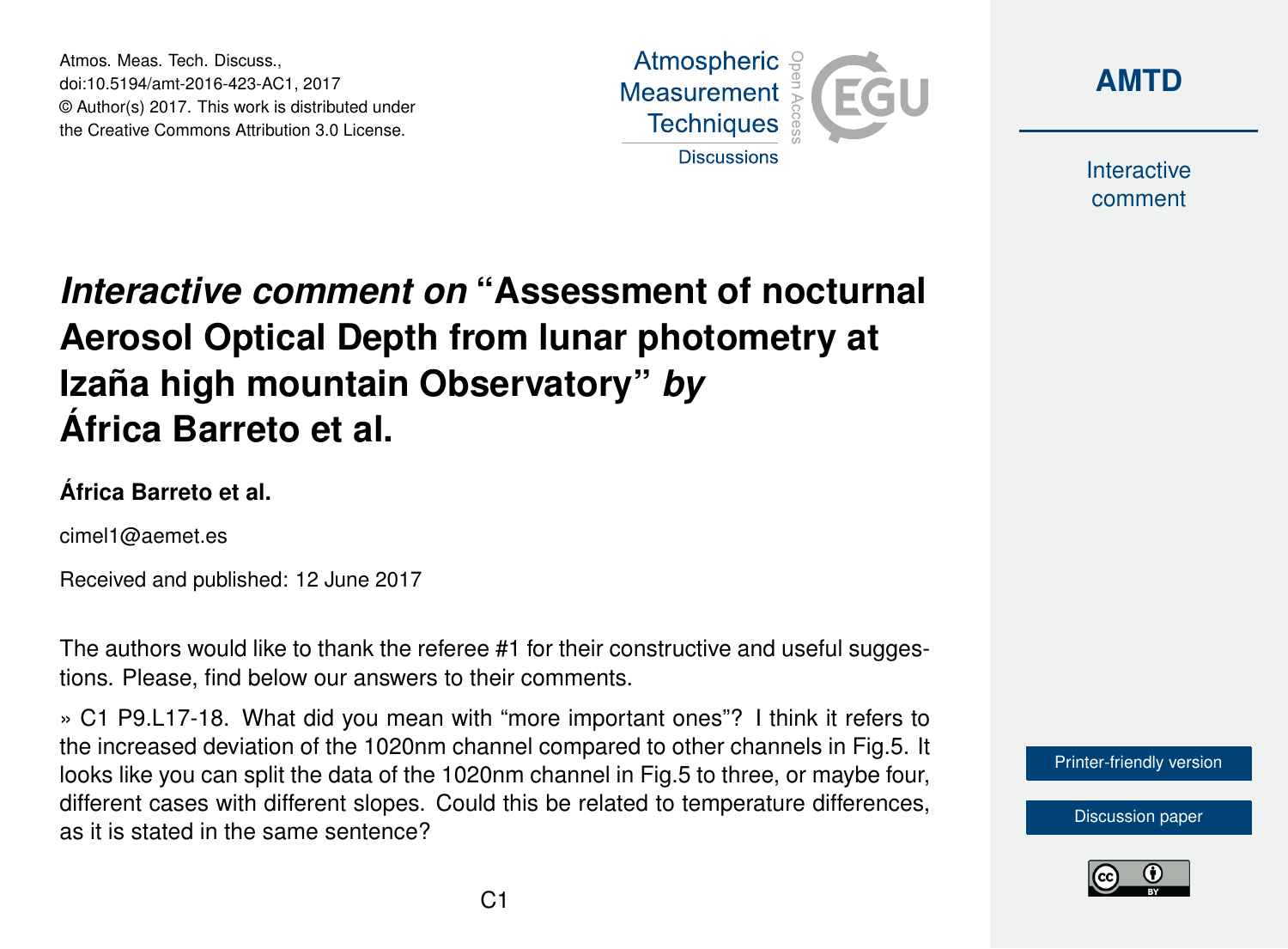With "the more important ones" we are referring to the highest  $\Delta AOD_{fit}$  values. We agree these different slopes should be clarified. Even though it is well known and documented the temperature dependence of 1020nm measurements performed with the common silicon detectors, we have to admit that the three branches observed in Fig. 5 are not caused by this effect, but by the strong asymmetry with phase angle found in the empirical model parameterized as  $\delta_{a,\theta}$  for 1020nm and 1640nm spectral bands. So, we have two characteristic branches in these two bands: one above and one below the diagonal line. The points above the diagonal line correspond to overcorrected AOD values. It happens for high positive phase angles. On the contrary, the points below the diagonal represent those conditions poorly corrected, and it happens for high negative phase angles. We consider this is a systematic error in our empirical model which reproduces an amplified phase angle dependence in these spectral bands. Finally, the first and most obvious of branches, with  $\delta_{a,\theta}$  values up to 0.09, is observed in the case of high and positive phase angles in some days in October and November, 2014. We suspect that instrumental problems are behind such overcorrection cases. We will introduce in the text these new clarifications, highlighting that the important phase angle dependence found in 1020nm and 1640nm channels might be an artifact.

» C2 P4.22-23. Another question to concerning the 1020nm channels. There are two channels with a nominal wavelength of 1020nm. Are both combined to one channel, or which channel measurements are used in this manuscript? Also it is stated, that the silicon 1020nm channel is temperature corrected. How could the deviation of the 1020nm channel in Fig.5 be related to the temperature then? (see comment 1).

Yes, the CE318-T has one spectral filter with 1020nm as nominal wavelength, and two silicon and InGaAs detectors can be additionally used to measure in this spectral band. The one used in this paper is the silicon 1020nm channel. See comment 1.

» C3 P8.L29 "the three nights": Which three nights? Either spare the "the" or give the Dates.

## **[AMTD](http://www.atmos-meas-tech-discuss.net/)**

**Interactive** comment

[Printer-friendly version](http://www.atmos-meas-tech-discuss.net/amt-2016-423/amt-2016-423-AC1-print.pdf)

[Discussion paper](http://www.atmos-meas-tech-discuss.net/amt-2016-423)